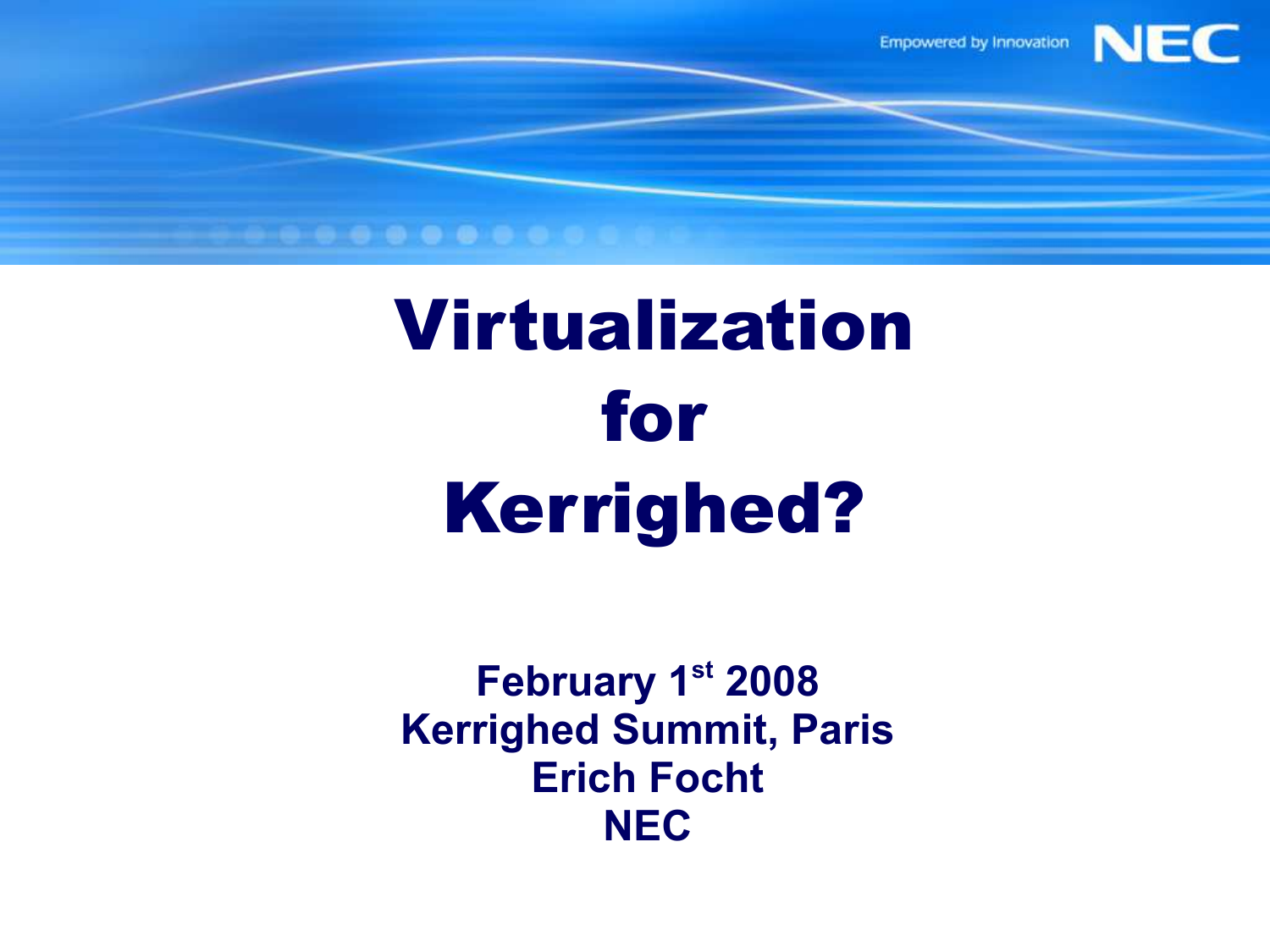# Why virtualization?

**"Virtualization"** means many things!

- Multi-programming
	- any UNIX is virtualizing resources to allow their sharing

#### ◆ Resource sharing

- CPU, memory, disks, devices
- ◆ Machine partitioning
	- illusion of several machines running on same hardware
	- mainframes in '60s '90s, ISPs and virtual desktops today
- Resource isolation
	- protect data from other users
	- protect from failures and faults
	- separate networks from each other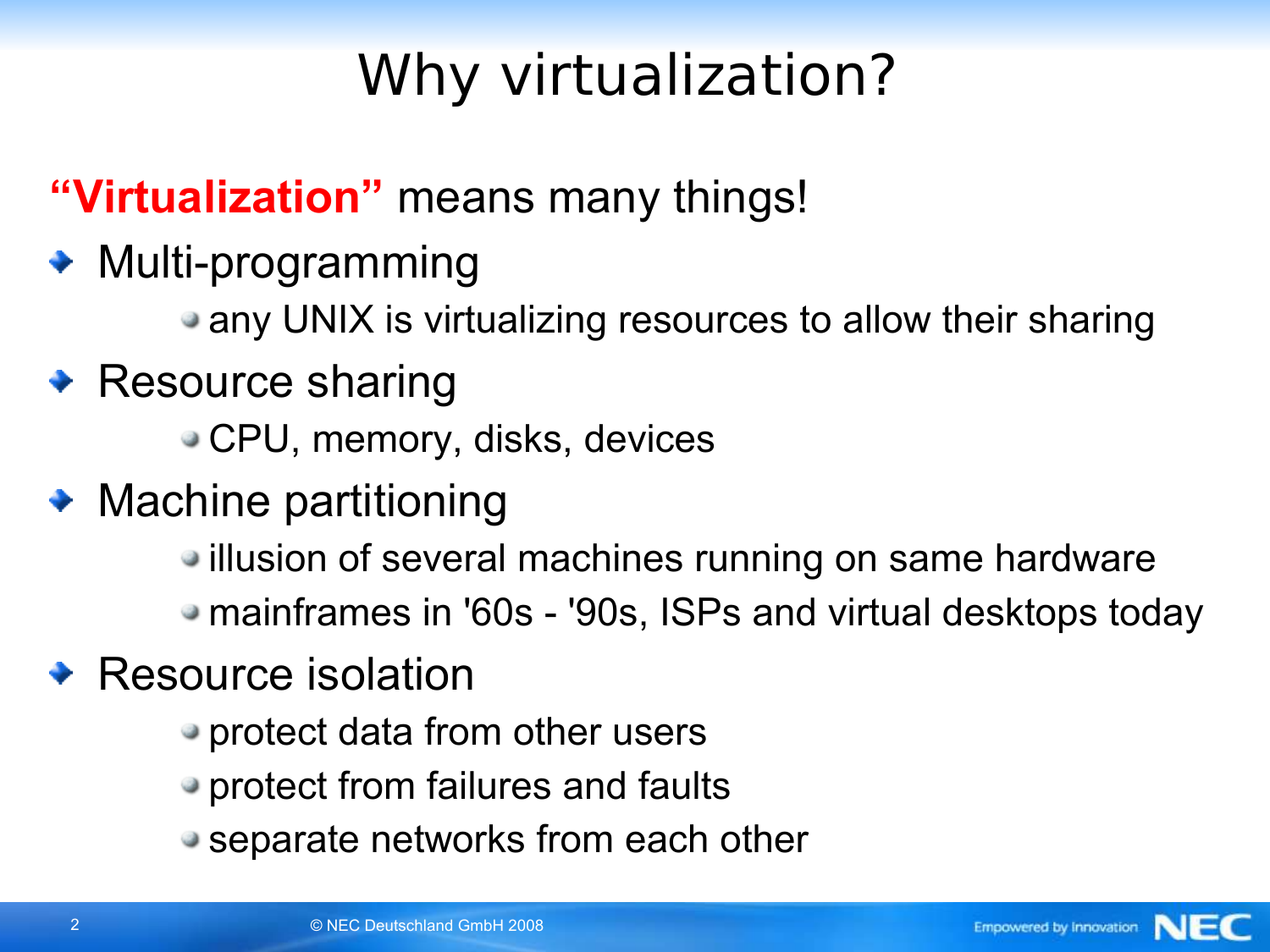# Why virtualization?

◆ Quality of Service

• assigned memory, I/O bandwidth, fairness of scheduling

- ◆ Simulation and Emulation:
	- simulate different CPU and different hardware (devices)
	- testing, development, hardware, firmware
	- Example: old/new hardware, old/new software
- ◆ A quote from 1974: [R. Goldberg, Survey of Virtual Machines Research]
	- **Now The Times is allocate that in Artic Systems were originally developed to correct** some of the shortcomings of the typical third generation architectures and multi-programming operating systems - e.g., OS/360."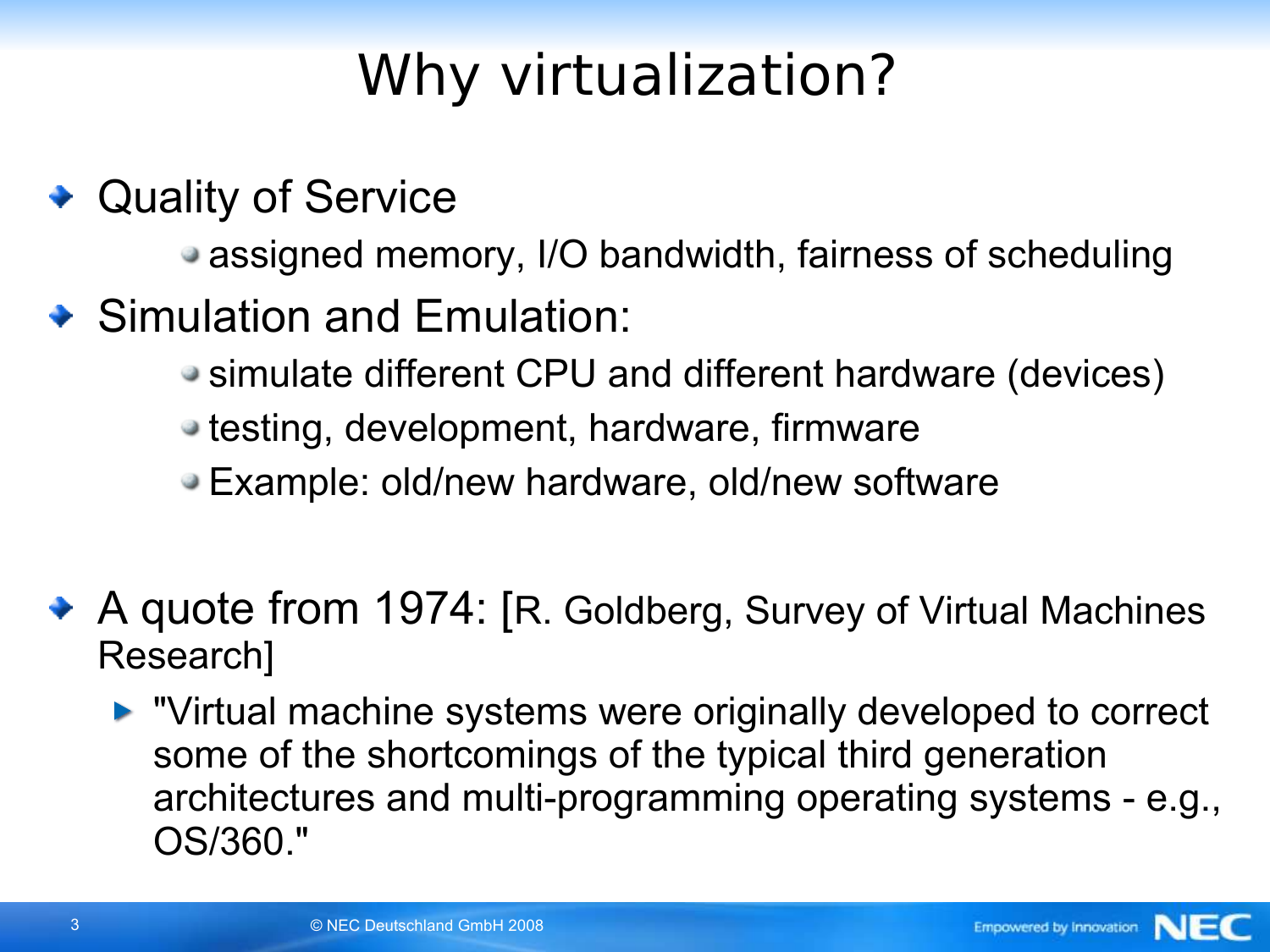# Why virtualization?

#### ◆ Resource joining

- ▶ I/O virtualization:
	- many disks merged to one big virtual file space
	- user doesn't need to care of where his files are
	- admin can grow file space according to needs
- ▶ Single System Image:
	- many machines joined to look like one single bigger machine
	- more resources
	- simpler management
- Grid Computing:
	- join resources of many machines and allow to share them in easy way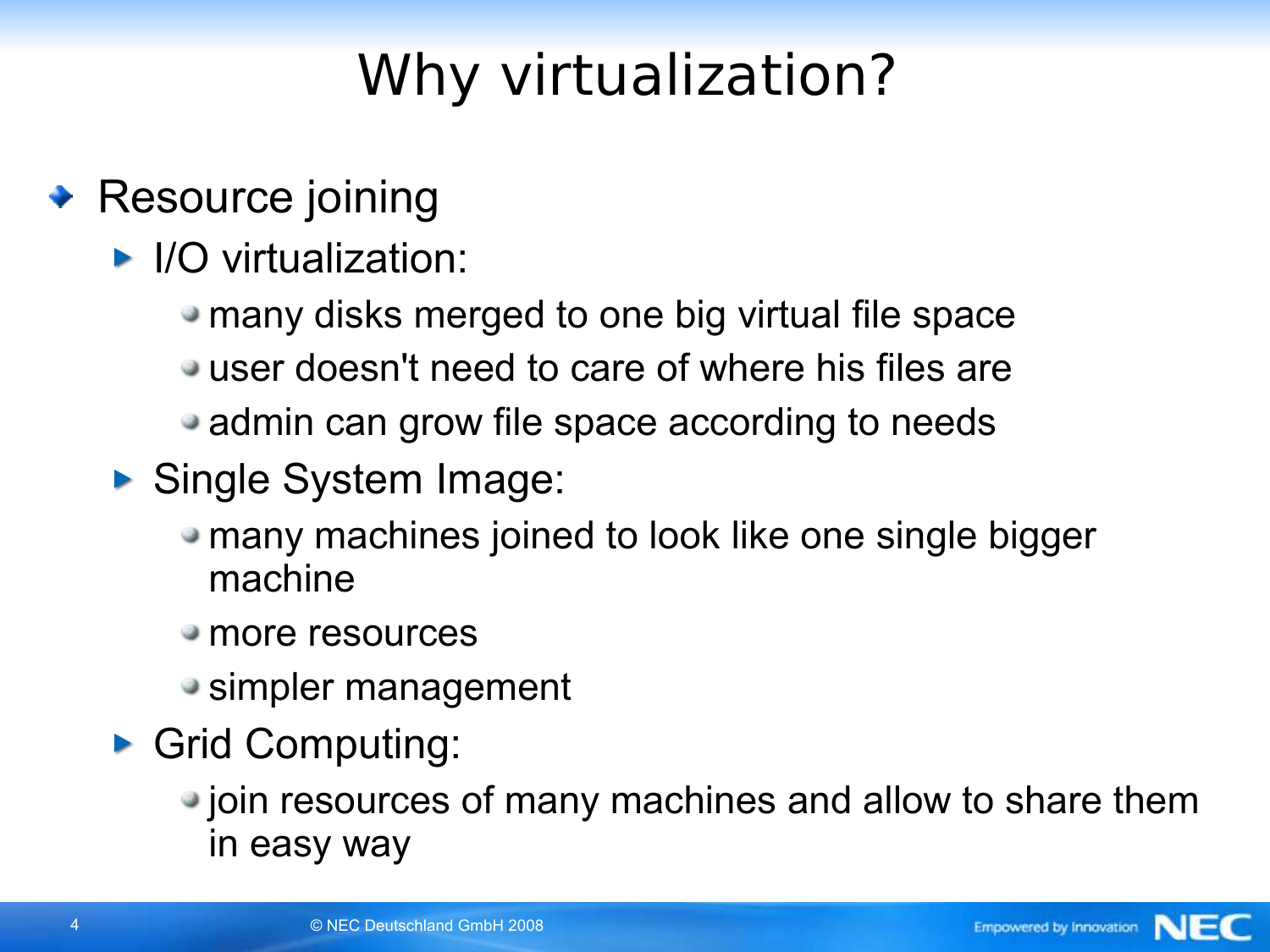- ◆ Hardware Emulation
	- ► emulate/simulate different CPU than underlying hardware
		- accuracy level, latencies, cache behavior, ...
	- **Examples:** 
		- SimOS, Simics,
		- Bochs, QEMU, MAME (Multi-Arcade Machine Emulator :-)
	- **boot unmodified OS on virtual hardware!**

 $\blacktriangleright$  slow :-(

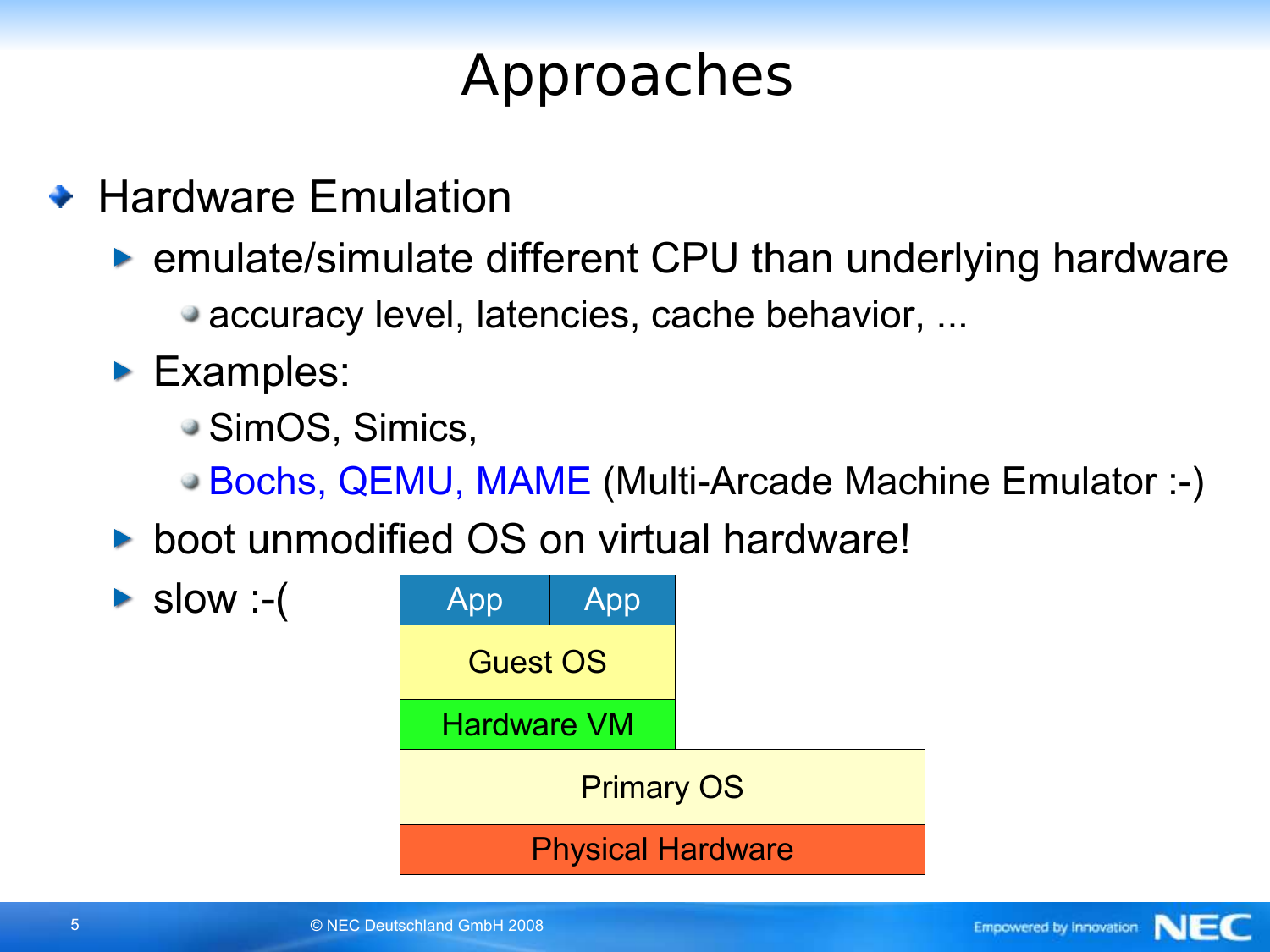◆ Instruction set virtualization (at CPU level (mostly))

- **binary translation of virtual CPU instructions to** instructions of host (physical) CPU
	- Transmeta: X86 to VLIW on-the-fly instruction conversion
- ► dynamic recompilation (QEMU?)
- ◆ Processor virtualization (at application level)
	- **Programming language virtual machine**
	- ▶ Pseudo-code, P-code, Byte-code
		- run on virtual CPU, with virtual instruction set
		- Pascal, BCPL, (concept used in compilers for intermediate language (RTL)), .NET, Parrot
		- Java, JVM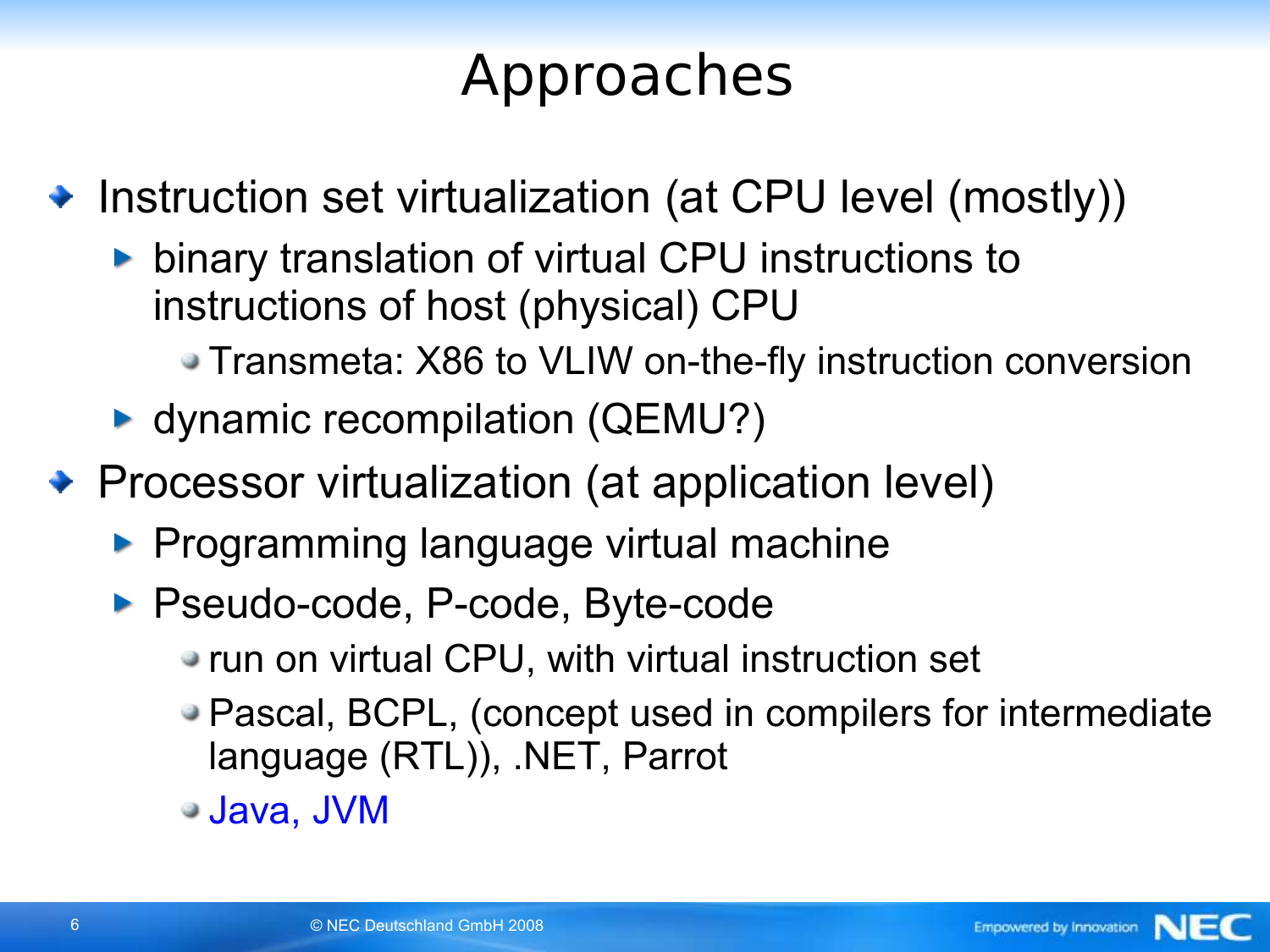**◆ API/ABI Emulation** 

- **Create execution environment that help run programs for** other OS (of same hardware)
	- SUN WABI, lxrun (SCO UNIX),
	- (MACH emulation library Mikrokernels)

WINE



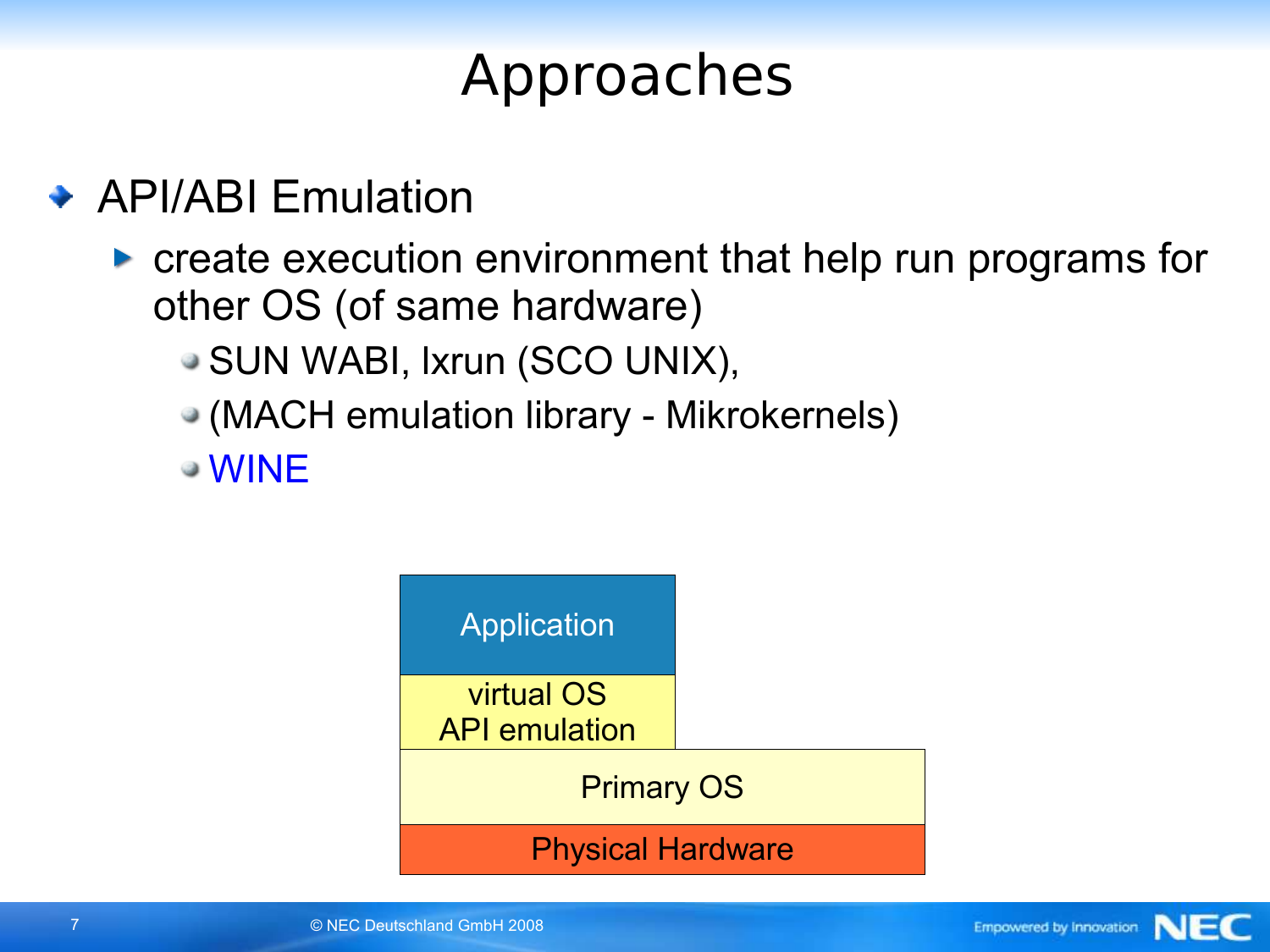◆ Full (native) virtualization

▶ Hypervisor, VMM (virtual machine monitor)

- mediates between virtual machines and hardware
- unmodified guest OS
- CPU needs native support for virtualization
	- remark is particularly important for x86
- z/VM, Vmware, Xen, KVM, Virtualbox (+emulation)
- performance: slower than native
	- $\rightarrow$  catch faults
	- $\rightarrow$  traps, tracing

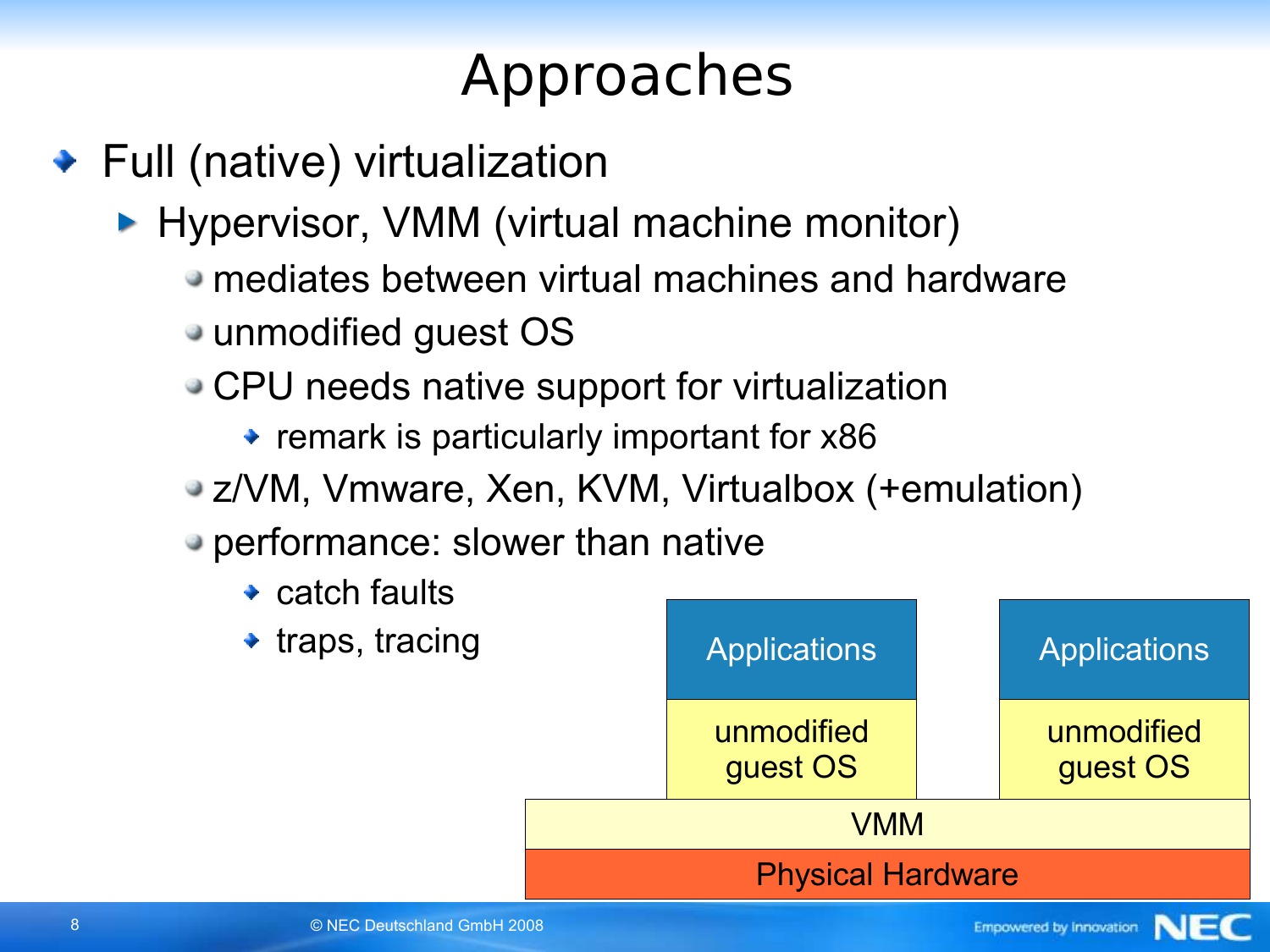- **◆ Paravirtualization** 
	- **Hypervisor, VMM (virtual machine monitor)** 
		- mediates between virtual machines and hardware
		- guest OS is virtualization aware
		- performance: almost as fast as native, better than full virtualization
		- Xen, UML, Iguest, VMware

| Application              | Application      |  |  |  |  |
|--------------------------|------------------|--|--|--|--|
| guest OS<br>virt         | guest OS<br>virt |  |  |  |  |
| <b>VMM</b>               |                  |  |  |  |  |
| <b>Physical Hardware</b> |                  |  |  |  |  |

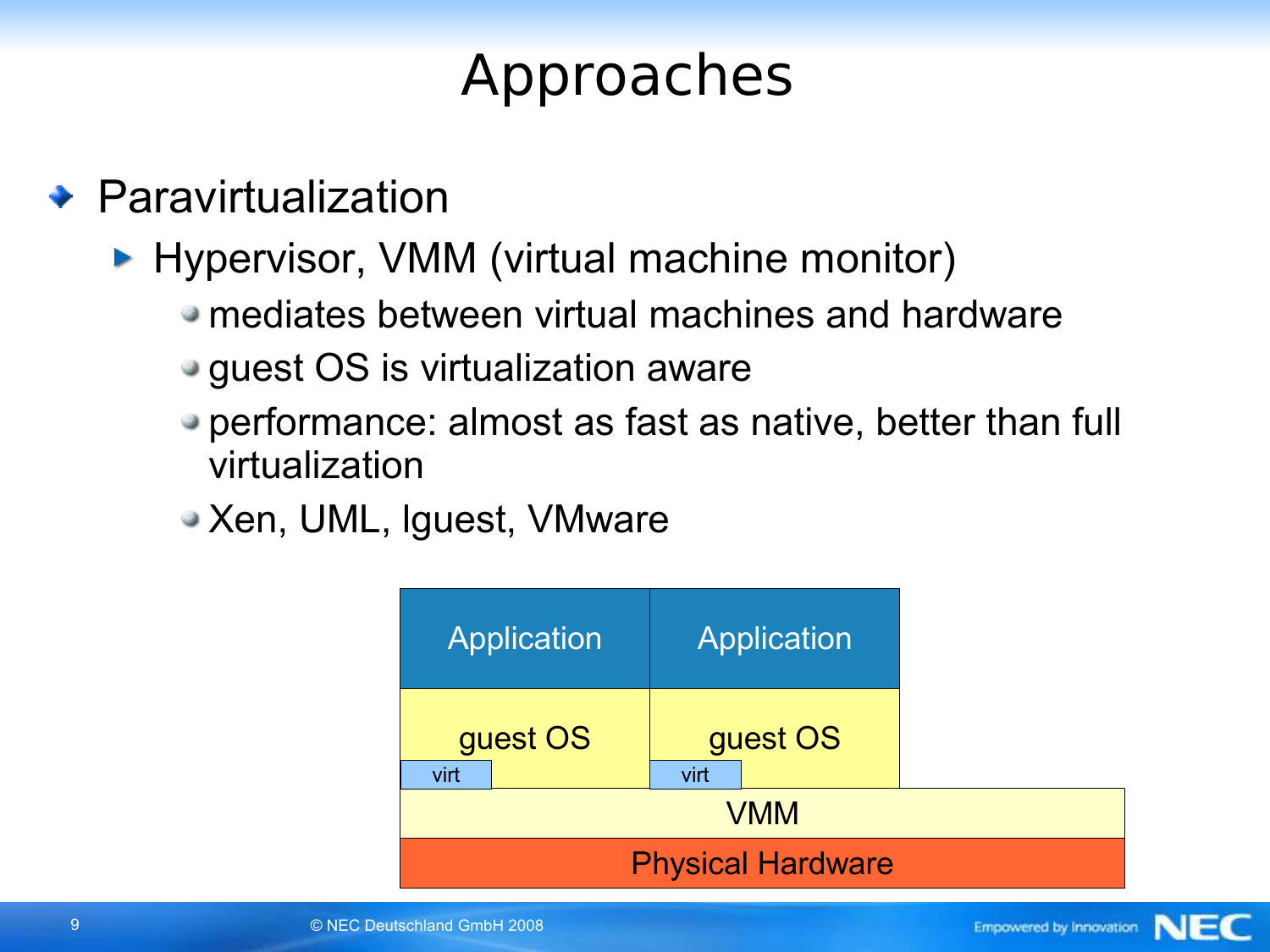- ◆ OS-level virtualization
	- $\blacktriangleright$  **isolates independent "servers" from each other**
	- run in one instance of operating system
		- Vserver, Viruozzo, OpenVZ, (chroot)
		- Solaris containers, FreeBSD jails, Linux containers

| App                                                  | App App |  |  | App                                | App | App |  |  |
|------------------------------------------------------|---------|--|--|------------------------------------|-----|-----|--|--|
| isolated, virtualized<br>resources<br><b>Host OS</b> |         |  |  | isolated, virtualized<br>resources |     |     |  |  |
| <b>Physical Hardware</b>                             |         |  |  |                                    |     |     |  |  |

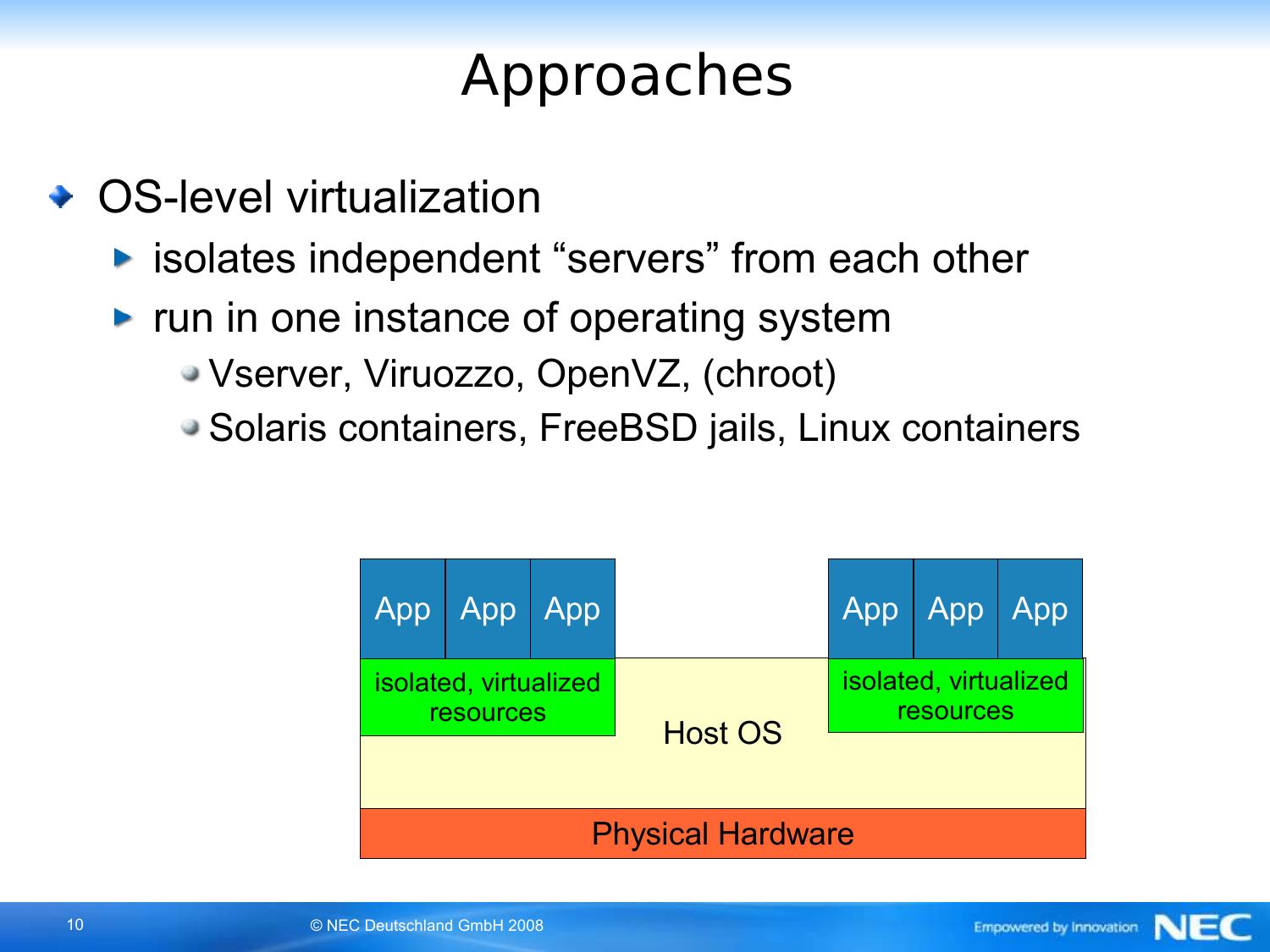- ◆ OS-level virtualization
	- isolates independ **Figure Content of Servers Linux containers**
	- run in one instand→isolation
		- Vserver, Viruozz<sup>o, QoS</sup>
			- Solaris containe<sup>rmanne</sup> spaces (FTD, unanne, mounts) name spaces (PID, uname, mounts)

migration, checkpoint

but only across nodes with exactly same OS!

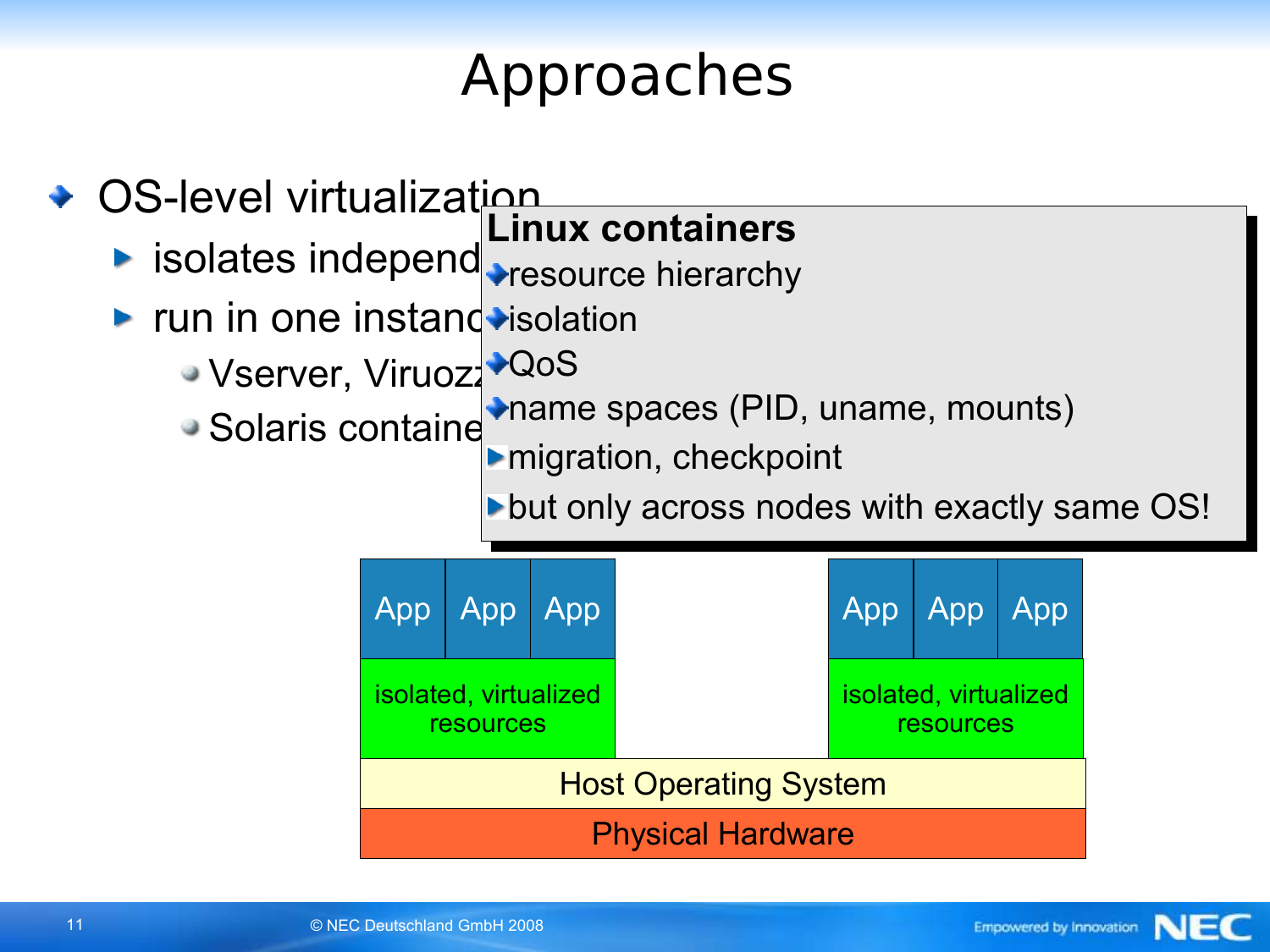- ◆ Single System Image
	- ▶ modified OS instances cooperate to provide distributed services
		- applications can use distributed services with a "virtual SMP" feeling

Empowered by Innovation

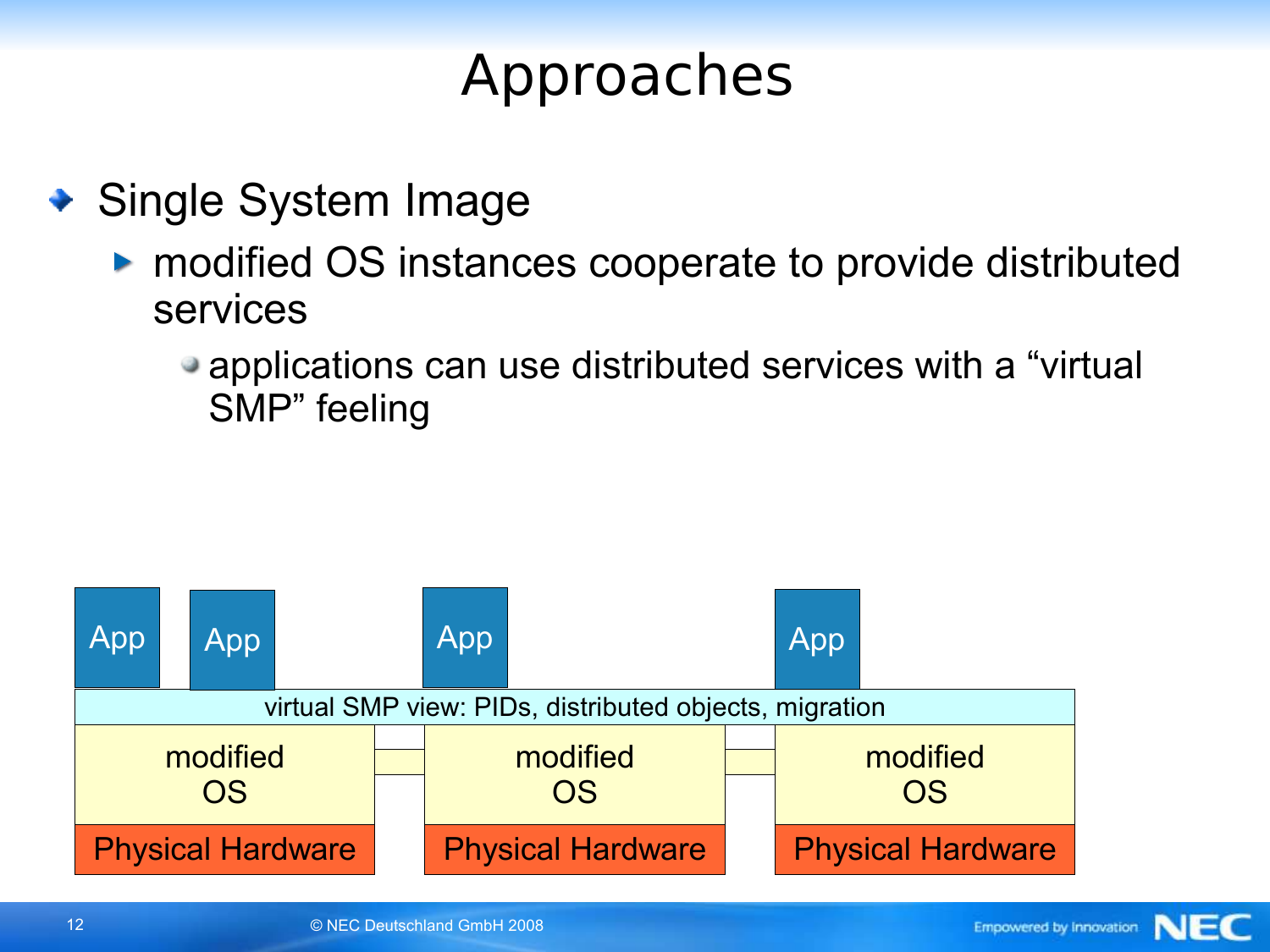- ◆ virtual SMP hardware
	- ▶ VMM layer as firmware
		- provides SMP hardware view
	- ▶ unmodified SMP OS
	- ▶ ScaleMP (commercial product)

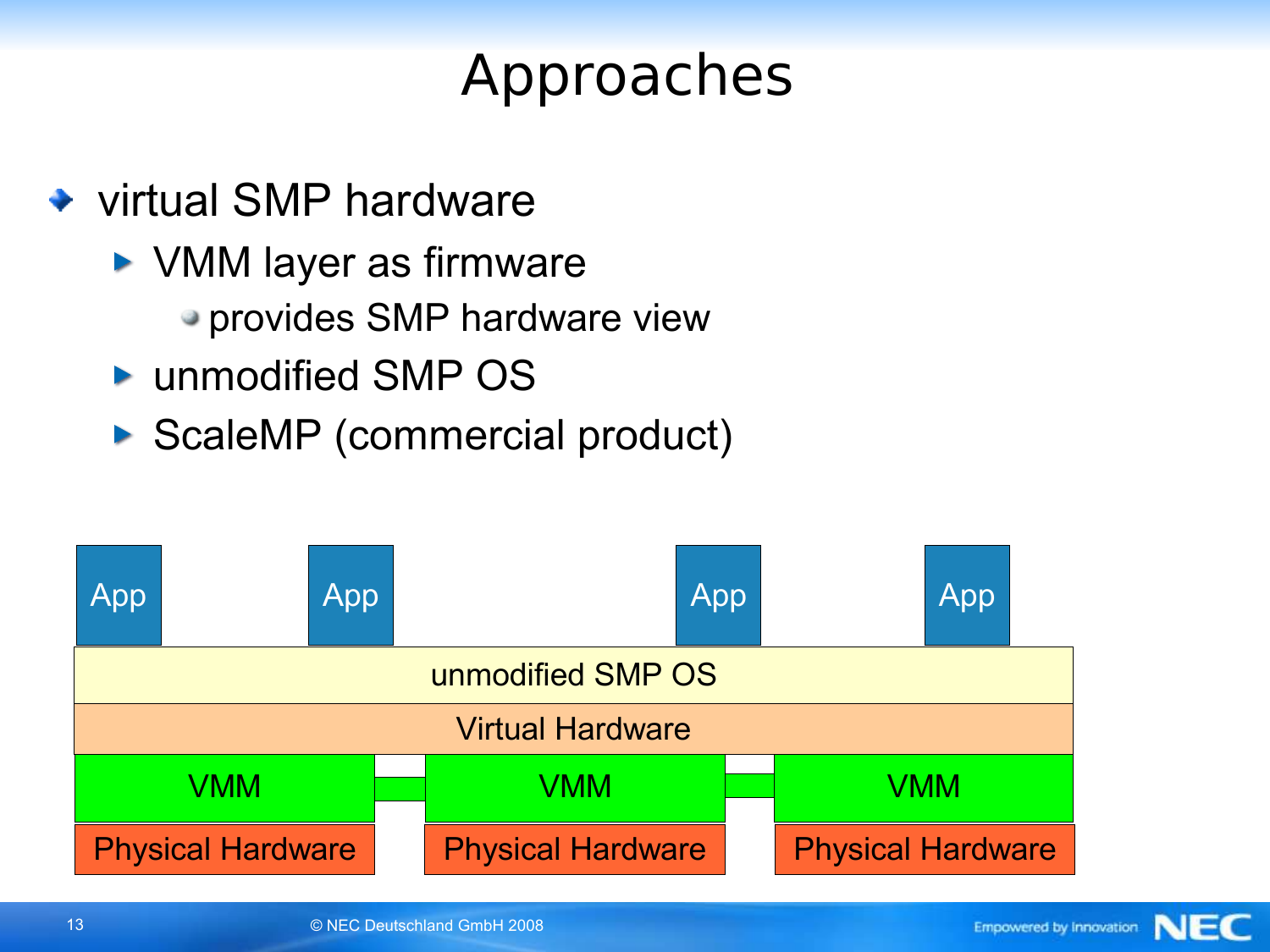#### **← Containers!**

- Why?
	- resource isolation & grouping, QoS
	- merged, so people will use it!
		- ◆ new scheduler
		- per container memory accounting
	- resource virtualization (PID, UID, network namespaces)
- How?
	- container restricted to one node (easiest)
	- migrate entire containers
		- people want this, actually (on normal, non-SSI systems)
		- ◆ Application: virtual servers
	- in SSI: container resources distributed across nodes?
		- $\bullet$  does this make sense?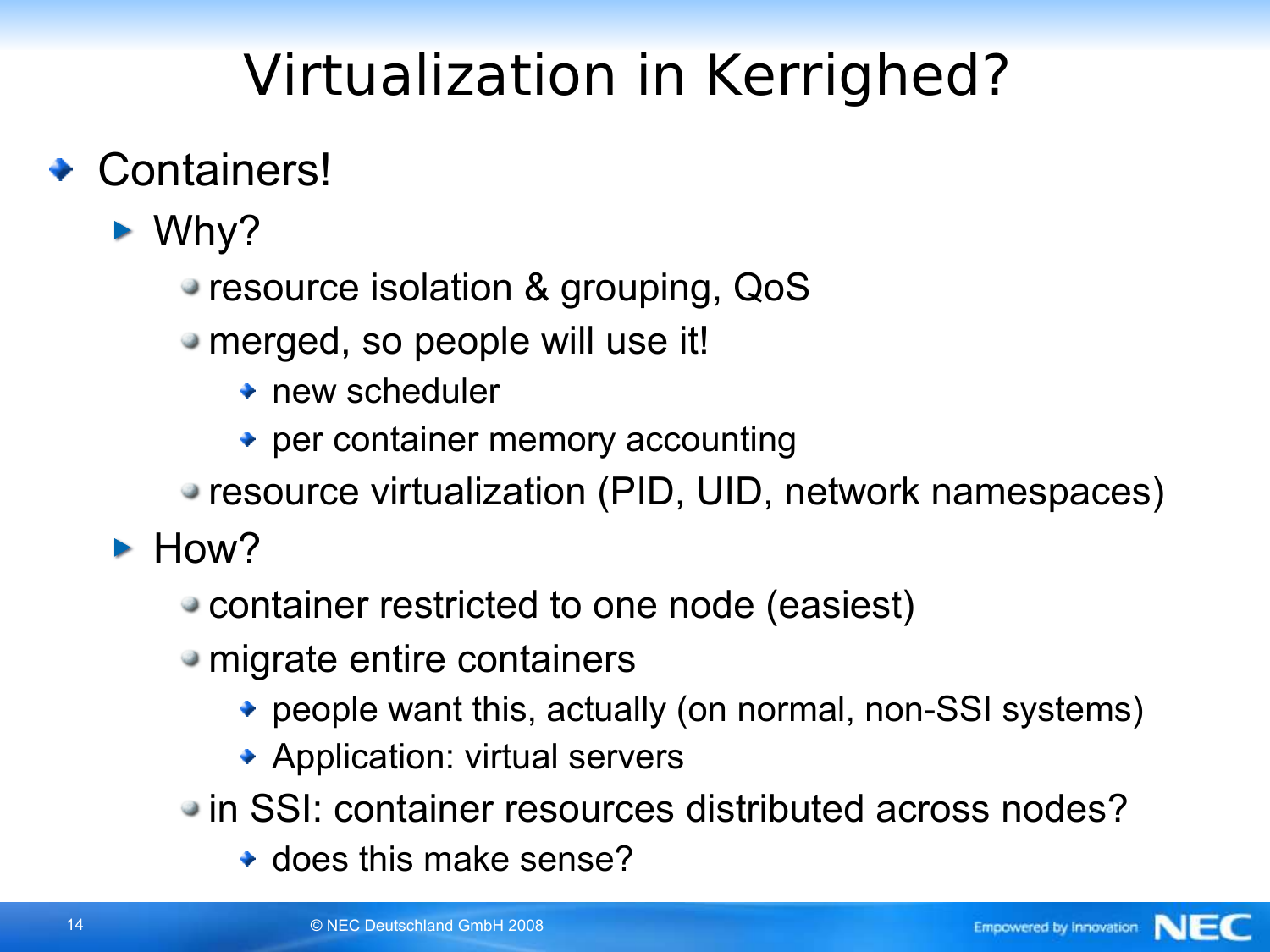#### **← Containers!**

- **P** resource virtualization: PID
	- namespaces: global, per container, hierarchical
	- Kernel should **never** use PIDs
	- much code rewritten to eliminate numeric PIDs from Kernel
- ▶ Kerrighed: global PIDs
	- some bits used for initial node identification
- ► Can we adapt PID virtualization/namespaces to Kerrighed?
	- remove usage of numeric PIDs
	- use task struct and PID structure instead
	- add additional namespace level for global Kerrighed view?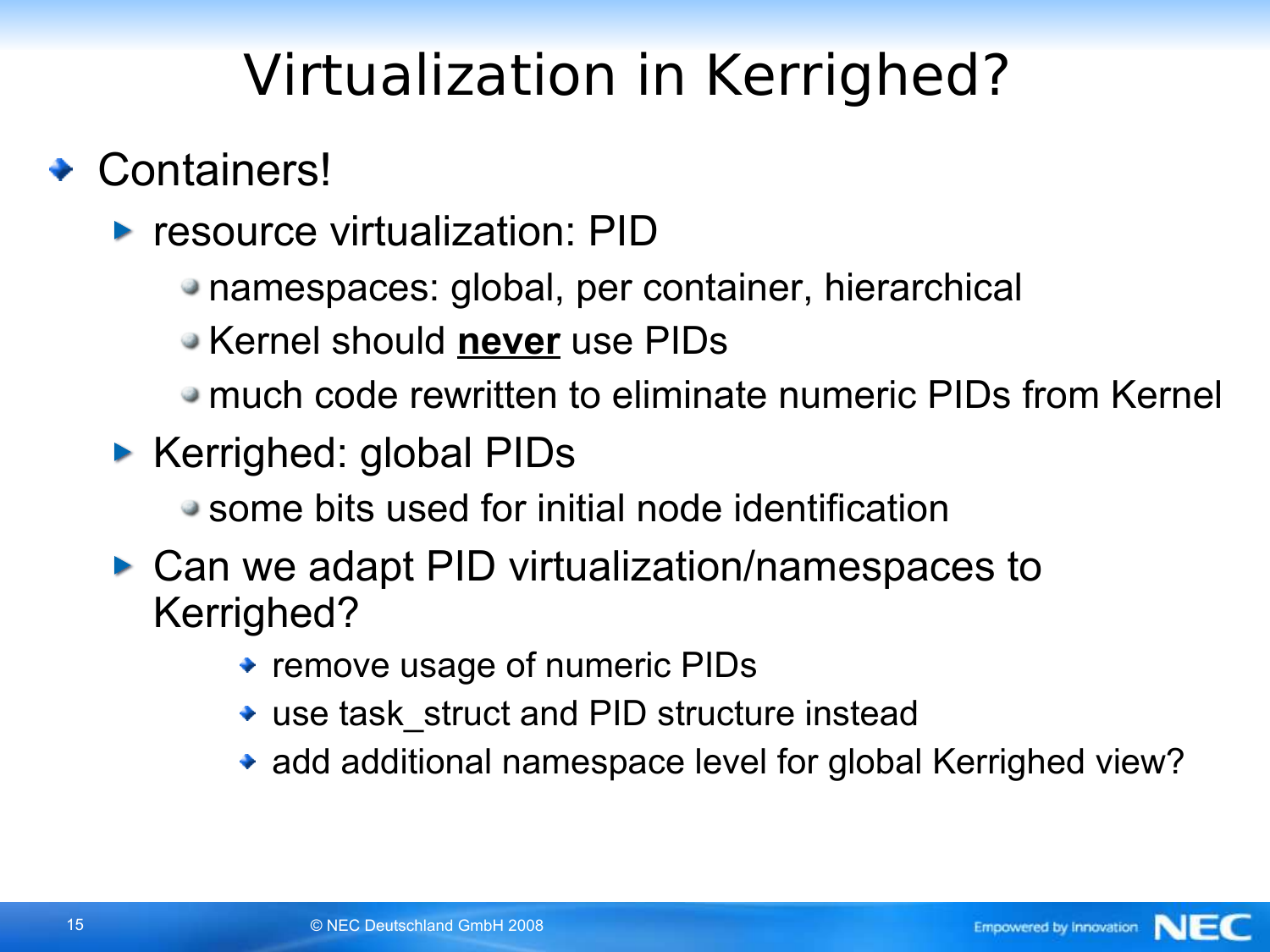#### **◆ PID namespaces**



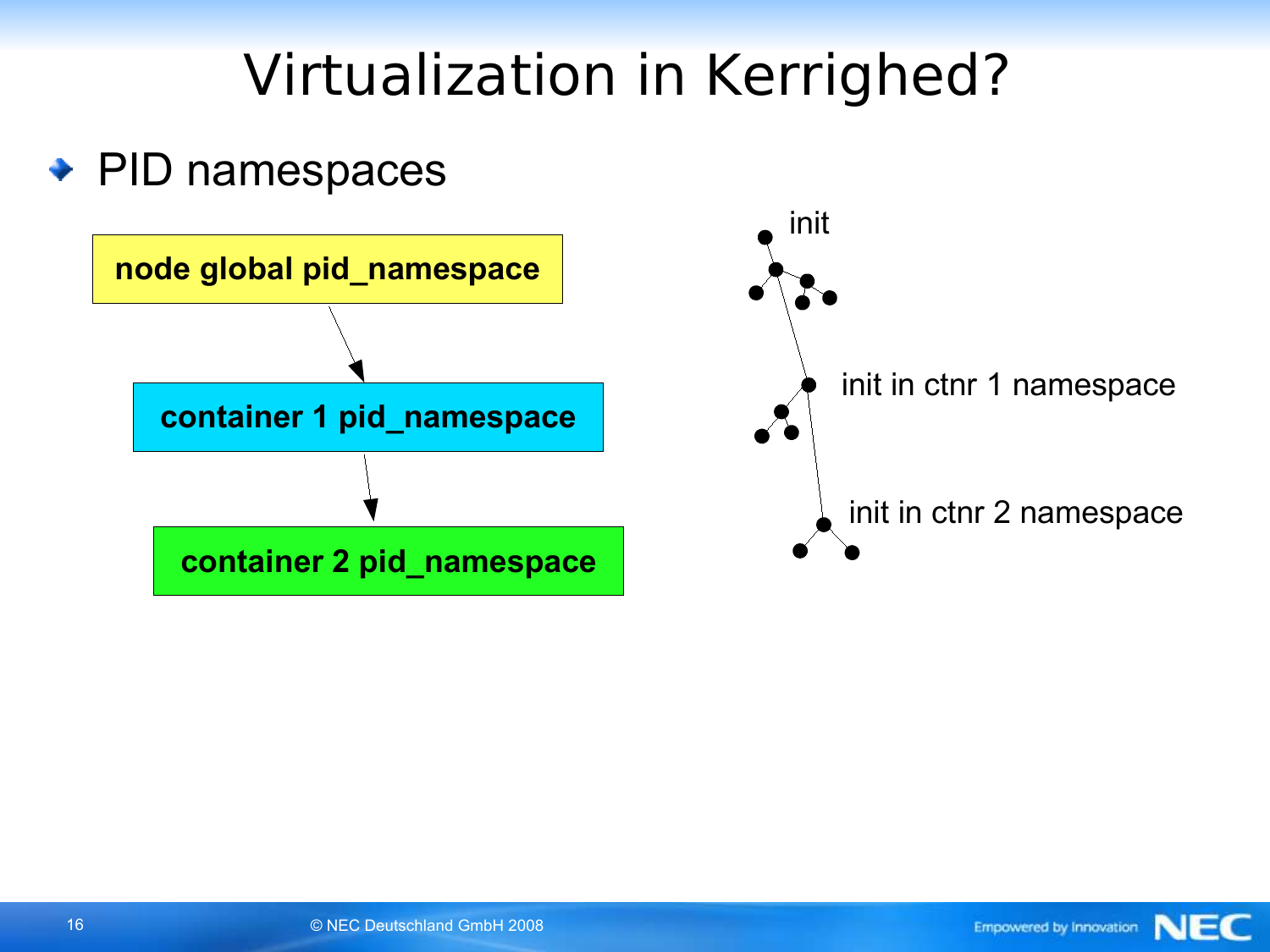#### ◆ PID namespaces



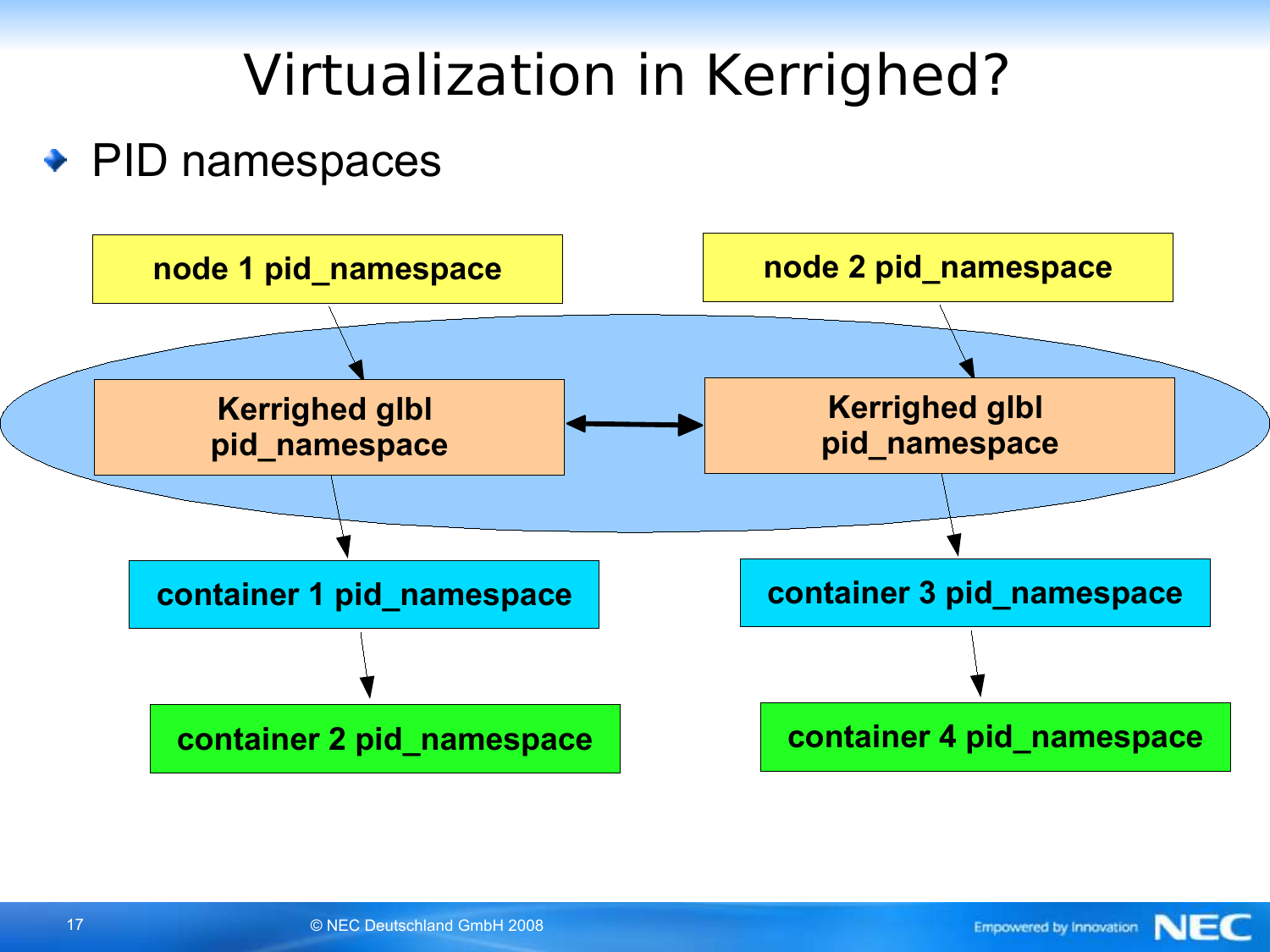### Virtualization...

• PID approach is usable for other namespaces, too

UID

do we care?

- SYSV IPC (shm key IDs)
	- solves some problems with checkpoint/restart/migration
- **•** network
	- make containers migrateable
	- processes see same network setup
	- solves some problems that Kerrighed also has solved
- **Filesystem view** 
	- mount points, no need for additional effort
- **Lutsname** 
	- good for us, no need for additional effort (same name per cluster?)